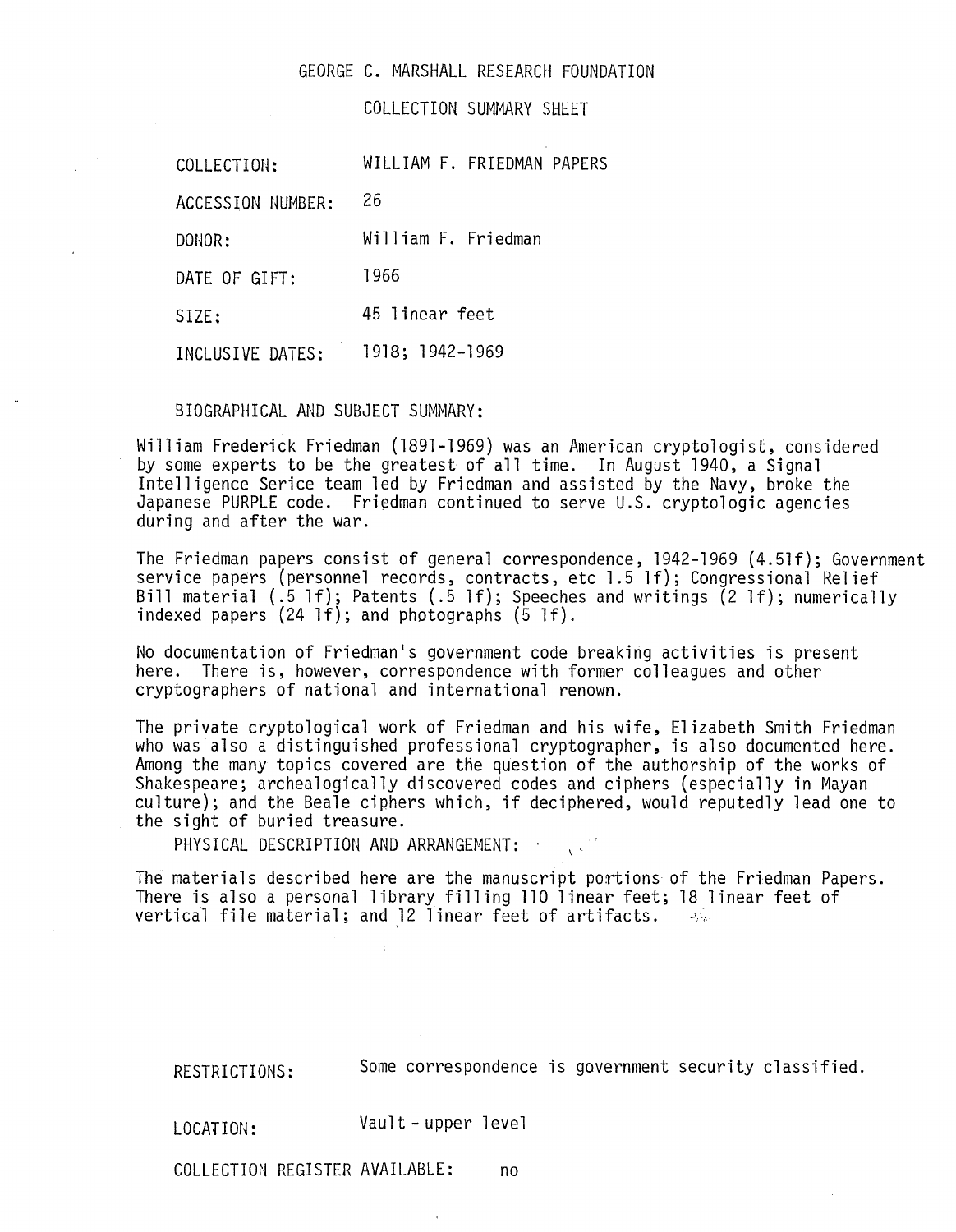tf *I/()* William F. Friedman Cryptologic Collection. , " Box - .. **- ...** "Friedman Room

| Inventory      |                                                                                                                 |
|----------------|-----------------------------------------------------------------------------------------------------------------|
| Folder No.     | Description                                                                                                     |
| $1$ .          | Friedman, William F. The Friedman Lectures.<br>Six<br>Lectures on Cryptology, April 1963.                       |
| $\overline{2}$ | Marshall letter to Eisenhower on the use of "Ultra"<br>Intelligence, 15 March 1944.                             |
| 3              | Friedman, William F. A Brief History of the Signal<br>Intelligence Service, 29 June 1942.                       |
| 4              | Marshall letter to MacArthur on the Use of "Ultra"<br>Intelligence, 23 May 1944, and related correspondence.    |
| 5              | Statement for the Records of Participation of Brig. Gen.<br>Carter W. Clark  Marshall to Dewey, 1944 September. |
| 6              | Callimahos, Lambros D. The Legendary William F. Friedman.                                                       |
| $\overline{7}$ | Friedman, William F. Certain Spects of "Magic"  Investi-<br>gations into the Pearl Harbor Attack.               |
| 8              | Friedman, William F. Expansion of the Signal Intelligence<br>Service from 1930-December 7, 1941.                |
| ' 9            | History of the Second Signal Service Battalion, 1939-1945.                                                      |
| 10             | Cryptologic Spectrum, Congressional Record re Frank<br>Rowlett, MIS organizational charts, 1944.                |
| 11             | Roger Pineau.                                                                                                   |
| $12 - 14$      | Howard T. Oakley Scrapbook, 1931-78                                                                             |
| 15             | R. D. Parker Papers                                                                                             |
| 16             | Correspondence. Frank B. Rowlett - John Toland, 1980-1982.                                                      |
| 17             | War Experiences of Alfred McCormick (SRH-185).                                                                  |
| 18             | History of the Operations of Special Security Officers<br>attached to Field Commands, 1943-1945 (SRH-033).      |
| 19             | $\bullet$<br>History of the Special Branch, MIS, War Department,<br>$1942 - 1944$ (SRH-035).                    |
| 20             | Problems of the SSO System in World War II (SRH-107).                                                           |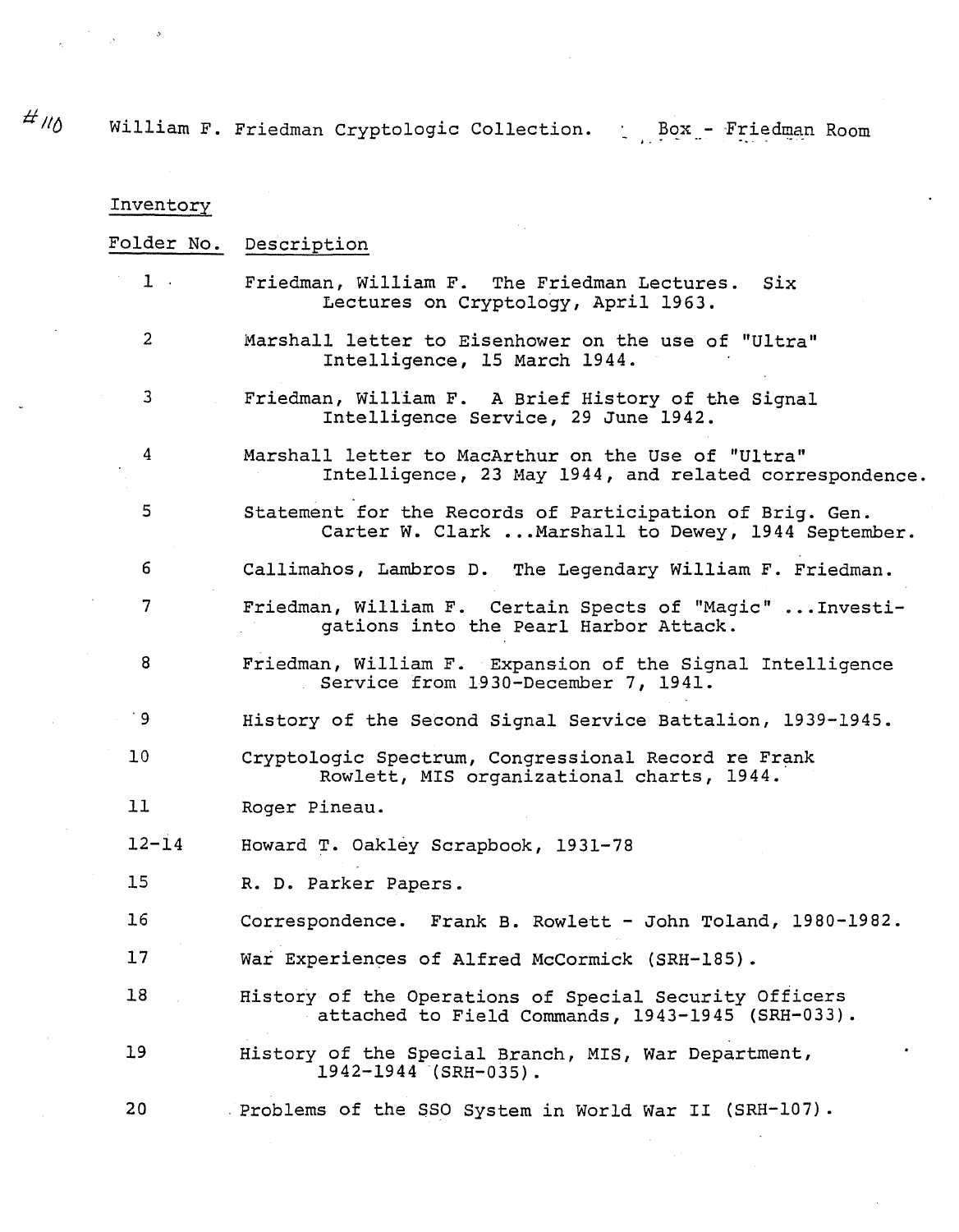W. F. Friedman Cryptologic Collection (Minor Manuscripts File Cabinet)

 $\hat{\mathcal{A}}$ 

 $\label{eq:2.1} \mathcal{F}^{(n)} = \mathcal{F}^{(n)} \otimes \mathcal{F}^{(n)} \otimes \mathcal{F}^{(n)} \otimes \mathcal{F}^{(n)}$ 

 $\mathcal{A}$ 

| Inventory       |                                                                                                                                                                          |
|-----------------|--------------------------------------------------------------------------------------------------------------------------------------------------------------------------|
| Folder No.      | Description                                                                                                                                                              |
| 21              | Organization and Operations of the German Specialists,<br>$1945$ (SRH-109).                                                                                              |
| 22              | Operations of the Military Intelligence Service,<br>War Department London (SRH-110).                                                                                     |
| 23              | History of the Special Distribution Branch, MIS,<br>WDGS, part 3, section 7 (SRH-132).                                                                                   |
| 24              | MIS, War Department Liaison Activities in the U.K.,<br>$1943 - 45$ (SRH-153).                                                                                            |
| 25              | Use of CX/MSS Ultra by the U.S. War Department<br>1943-1945 (SRH-005).                                                                                                   |
| 26              | Synthesis of Experiences in the Use of Ultra<br>Intelligence by U.S. Army Field Commands in<br>the European Theare of Operations (SRH-006).                              |
| $-27$           | Collection of Japanese Diplomatic Messages, 12 July 1938-<br>21 January 1942 (SRH-018).                                                                                  |
| 28              | Reports by U.S. Army Ultra Representatives with<br>Field Commanders in the Southwest Pacific,<br>Pacific Ocean, and China Burma-India Theatre,<br>$1944 - 45$ (SRH-032). |
| 29              | "Magic" Diplomatic Extracts, 1945 July (SRH-040).                                                                                                                        |
| 30              | MIS Contribution to the War Effort, MIS, WDGS,<br>December 1945 (SRH-041).                                                                                               |
| 31              | Third Radio Intelligence History in Campaign in<br>Western Europe (SRH-042).                                                                                             |
| 32 <sub>2</sub> | Special Report: Joint Army-Navy Committee on the<br>Japanese Air Force Estimate of the Japanese Air                                                                      |
| 33              | Situation as of 23 June 1945 (SRH-053).<br>History of the Intelligence Group MIS (MID) WDGS,<br>7 December 1941 - 6 September 1945 (SRH-099).                            |
| 34              | Aftermath of Japanese Occupation of French Indo-China<br>(March-May 1945) (SRH-100).                                                                                     |

 $\sim$   $\sim$ 

 $\label{eq:2.1} \frac{1}{\sqrt{2}}\int_{\mathbb{R}^{2}}\frac{1}{\sqrt{2}}\left(\frac{1}{\sqrt{2}}\right)^{2}dx\leq\frac{1}{2}\int_{\mathbb{R}^{2}}\frac{1}{\sqrt{2}}\left(\frac{1}{\sqrt{2}}\right)^{2}dx$ 

 $\sim$ 

 $\bar{\beta}$